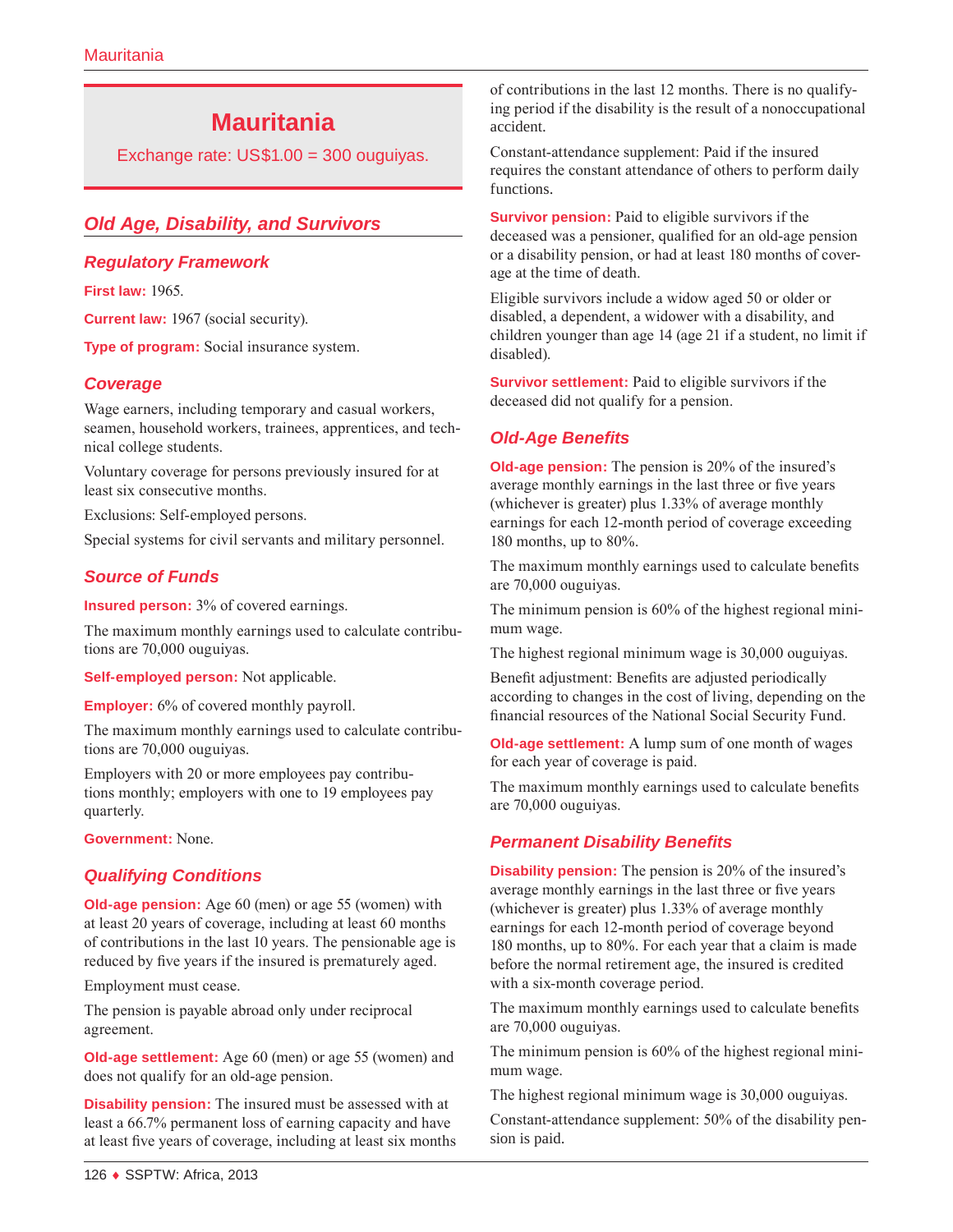Benefit adjustment: Benefits are adjusted periodically according to changes in the cost of living, depending on the financial resources of the National Social Security Fund.

## *Survivor Benefits*

**Survivor pension:** 50% of the old-age or disability pension the deceased received or was entitled to receive is paid to the widow(er).

**Orphan's pension:** 25% of the old-age or disability pension the deceased received or was entitled to receive is paid to each eligible orphan; 40% to each full orphan.

All survivor benefits combined must not exceed 100% of the deceased's pension.

**Survivor settlement:** A lump sum of one month of the old-age or disability pension the deceased received or was entitled to receive is paid for each six-month period of coverage.

Benefit adjustment: Benefits are adjusted periodically according to changes in the cost of living, depending on the financial resources of the National Social Security Fund.

## *Administrative Organization*

Ministry of Civil Service and State Modernization provides general supervision.

National Social Security Fund, managed by a tripartite board, administers the program.

# *Sickness and Maternity*

#### *Regulatory Framework*

**First laws:** 1952 (cash maternity benefits) and 1963 (medical benefits).

**Current laws:** 1967 (cash maternity benefits) and 1976 (medical benefits).

**Type of program:** Social insurance system. Cash maternity and medical benefits only.

#### *Coverage*

**Cash sickness benefits:** No statutory benefits are provided.

**Cash maternity benefits:** Employed women.

**Medical benefits:** Employed persons covered under the labor code and their dependents.

Exclusions: Self-employed persons.

#### *Source of Funds*

**Insured person:** None.

**Self-employed person:** Not applicable.

**Employer:** 2% of covered monthly payroll (medical benefits). For cash maternity benefits, see Family Allowances.

The maximum monthly earnings used to calculate contributions are 70,000 ouguiyas.

Employers with 20 or more employees pay contributions monthly; employers with one to 19 employees pay quarterly.

**Government:** None.

#### *Qualifying Conditions*

**Cash sickness benefits:** No statutory benefits are provided.

**Cash maternity benefits:** The insured must have at least 12 months of coverage and 54 days or 360 hours of employment in the last three months.

#### *Sickness and Maternity Benefits*

**Sickness benefit:** No statutory benefits are provided.

**Maternity benefit:** 100% of the insured's average daily earnings in the three months before work ceased is paid for up to 14 weeks, including eight weeks after the date of childbirth.

The maximum monthly earnings used to calculate benefits are 70,000 ouguiyas.

#### *Workers' Medical Benefits*

Employers provide medical services for employees through the employer's medical service program or through an interemployer medical service program for firms with less than 750 workers.

## *Dependents' Medical Benefits*

**Medical benefits for dependents:** Employers provide medical services for employees' dependents through the employer's medical service program or through an interemployer medical service program for firms with less than 750 workers.

Some health and welfare services are also provided to mothers and children under Family Allowances.

## *Administrative Organization*

Ministry of Civil Service and State Modernization provides general supervision.

National Social Security Fund, managed by a tripartite board, administers the program.

## *Work Injury*

#### *Regulatory Framework*

**First law:** 1932.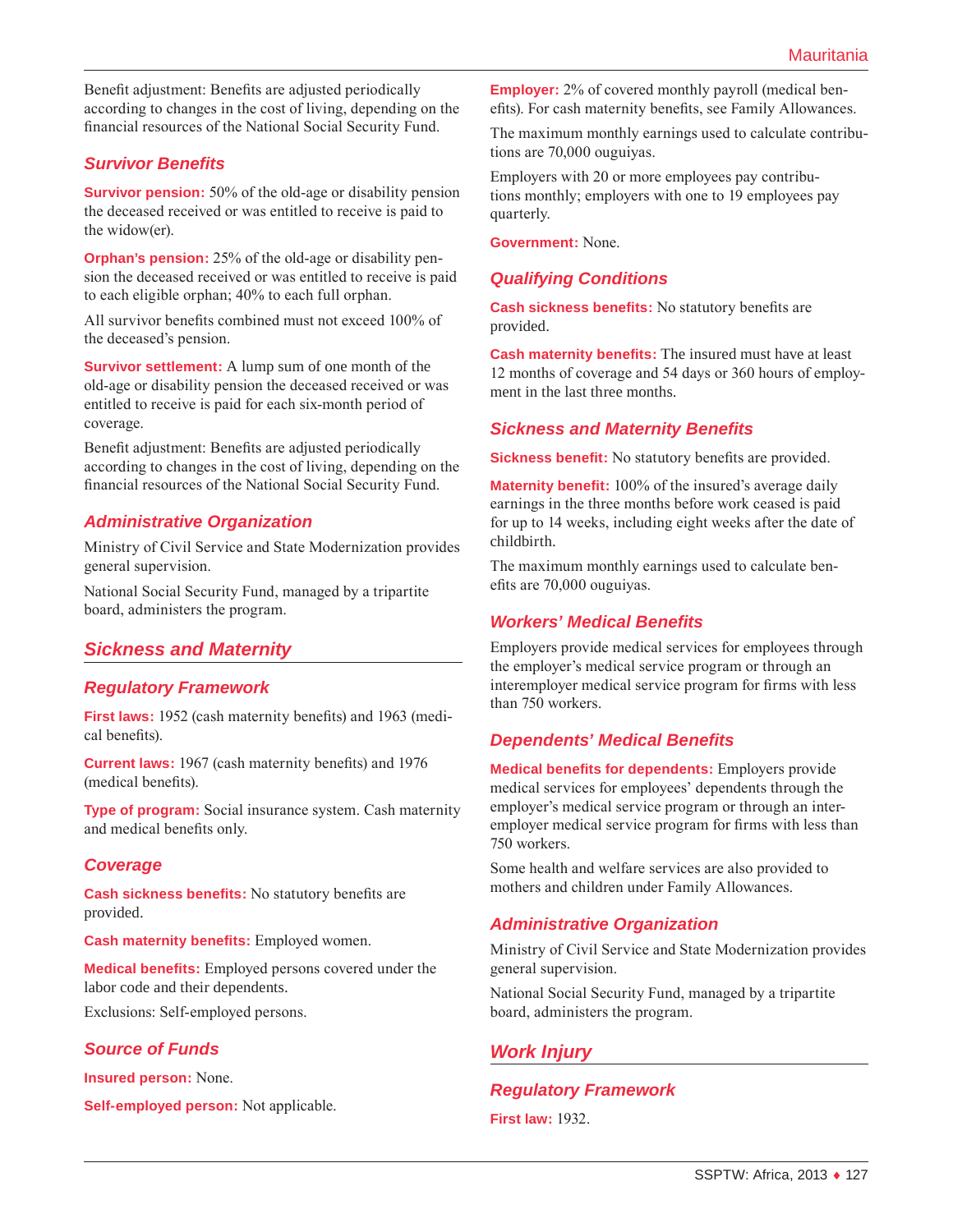**Current law:** 1967 (social security).

**Type of program:** Social insurance system.

#### *Coverage*

Wage earners, including temporary and casual workers, seamen, household workers, trainees, apprentices, and technical college students.

Exclusions: Self-employed persons.

Special systems for civil servants and military personnel.

## *Source of Funds*

**Insured person:** None.

**Self-employed person:** Not applicable.

**Employer:** 3% of covered monthly payroll; 2.5% of gross monthly payroll if the employer provides medical care and temporary disability benefits.

The maximum monthly earnings used to calculate contributions are 70,000 ouguiyas.

Employers with 20 or more employees pay contributions monthly; employers with one to 19 employees pay quarterly.

**Government:** None.

#### *Qualifying Conditions*

**Work injury benefits:** There is no minimum qualifying period.

## *Temporary Disability Benefits*

**Temporary disability benefit:** 66.7% of the insured's average daily earnings is paid from the day after the disability began until full recovery or certification of permanent disability.

The maximum monthly earnings used to calculate benefits are 70,000 ouguiyas.

#### *Permanent Disability Benefits*

**Permanent disability pension:** If the insured is assessed with a total disability, 85% of the insured's average monthly earnings is paid.

The maximum monthly earnings used to calculate benefits are 70,000 ouguiyas.

Constant-attendance supplement: If the insured requires the constant attendance of others to perform daily functions, 50% of the pension is paid.

Partial disability: A percentage of the full pension is paid according to the assessed degree of disability; if the assessed degree of disability is less than 15%, a lump sum of three years of pension is paid.

Benefit adjustment: Benefits are adjusted periodically according to changes in the cost of living, depending on the financial resources of the National Social Security Fund.

#### *Workers' Medical Benefits*

Benefits include medical and surgical care, hospitalization, doctor's home visits, medicine, appliances, transportation, and rehabilitation.

#### *Survivor Benefits*

**Survivor pension:** 20% of the deceased's average monthly earnings is paid to a widow or to a widower with a disability.

**Orphan's pension:** 10% of the deceased's average monthly earnings is paid to each orphan younger than age 14 (age 21 if an apprentice, a student, or disabled); 15% to each full orphan.

Orphans are also entitled to benefits under Family Allowances.

**Dependent parent's and grandparent's pension:** 10% of the deceased's average monthly earnings is paid to each dependent parent and grandparent.

All survivor benefits combined must not exceed 100% of the deceased's pension.

**Funeral grant:** A lump sum of 30 days of the deceased's earnings is paid.

## *Administrative Organization*

Ministry of Civil Service and State Modernization provides general supervision.

National Social Security Fund, managed by a tripartite board, administers the program.

# *Family Allowances*

#### *Regulatory Framework*

**First law:** 1965.

**Current law:** 1967 (social security).

**Type of program:** Employment-related system.

#### *Coverage*

Employed persons.

Exclusions: Self-employed persons.

Special systems for civil servants and military personnel.

## *Source of Funds*

**Insured person:** None.

**Self-employed person:** Not applicable.

**Employer:** 3% of covered monthly payroll.